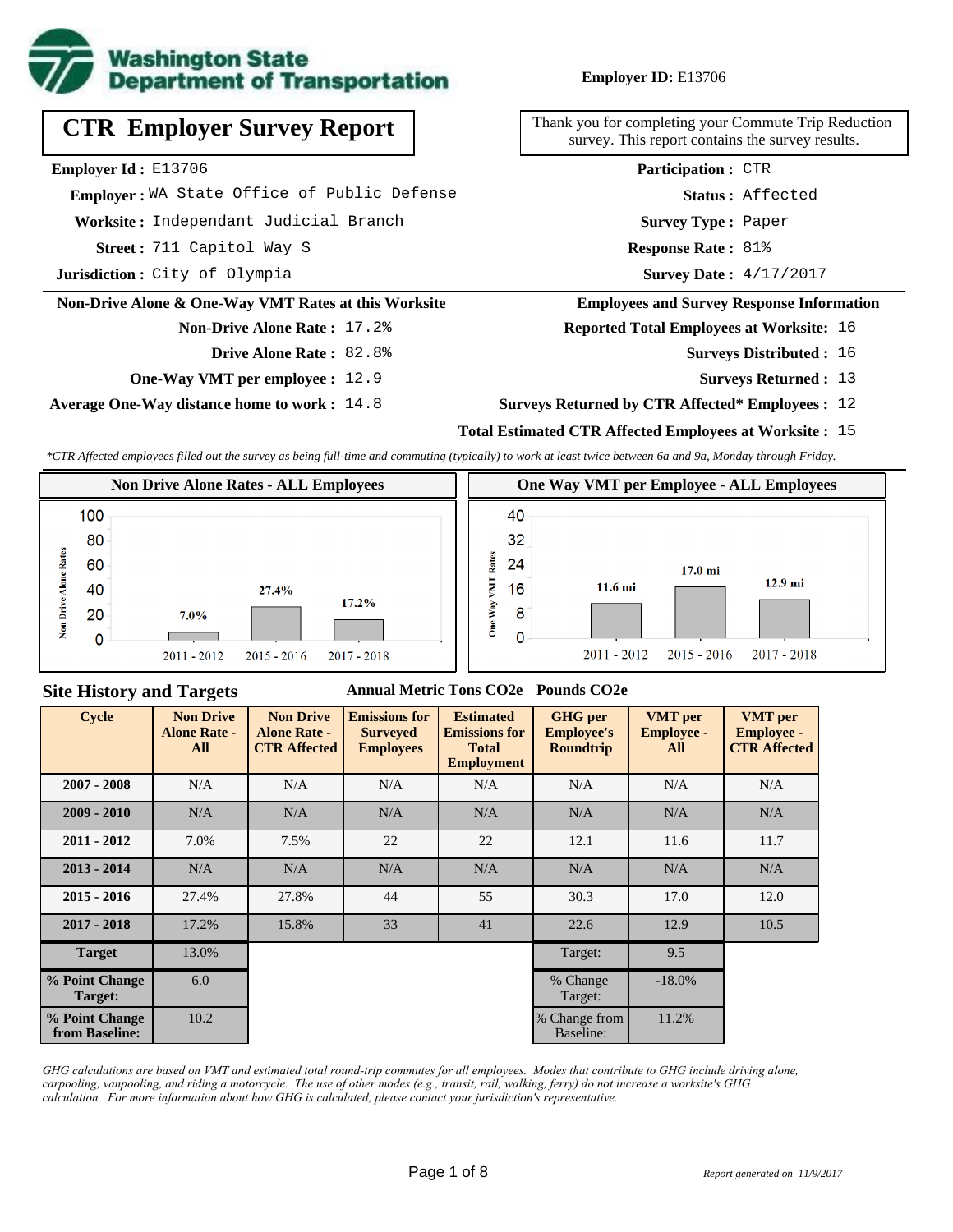# **Washington State<br>Department of Transportation**

#### **Commute Trips By Mode - All Employees**

**Q.4: Last week, what type of transportation did you use each day to commute TO your usual work location? (Mode used for the longest distance.)**



*\* Motorcycle-1 is now included in Drive Alone and Motorcycle-2 is included in Carpool. Information about these trips is still available by request.*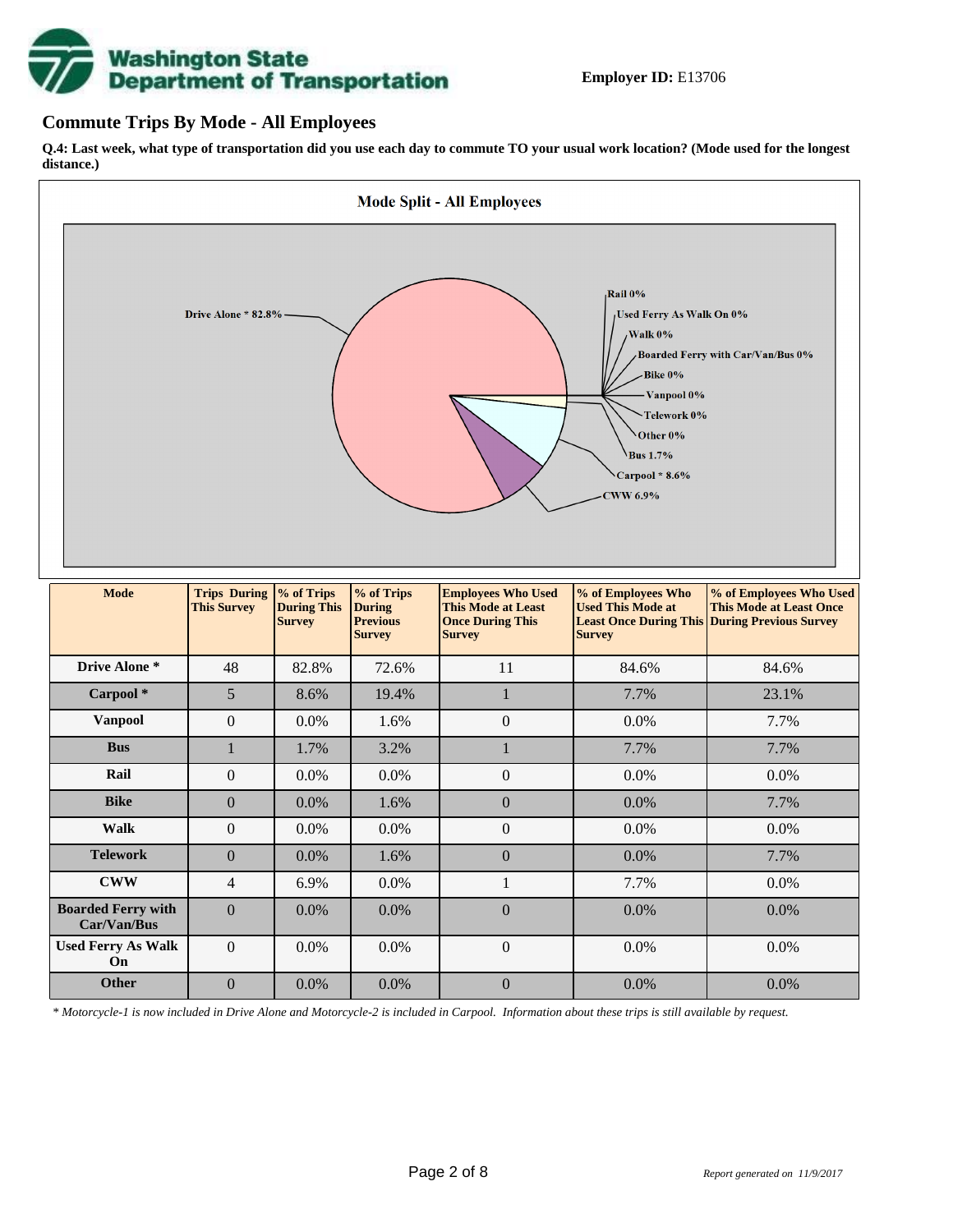

#### **Commute Trips By Mode - Affected Employees**

**Q.4: Last week, what type of transportation did you use each day to commute TO your usual work location? (Mode used for the longest distance.)**



*\* Motorcycle-1 is now included in Drive Alone and Motorcycle-2 is included in Carpool. Information about these trips is still available by request.*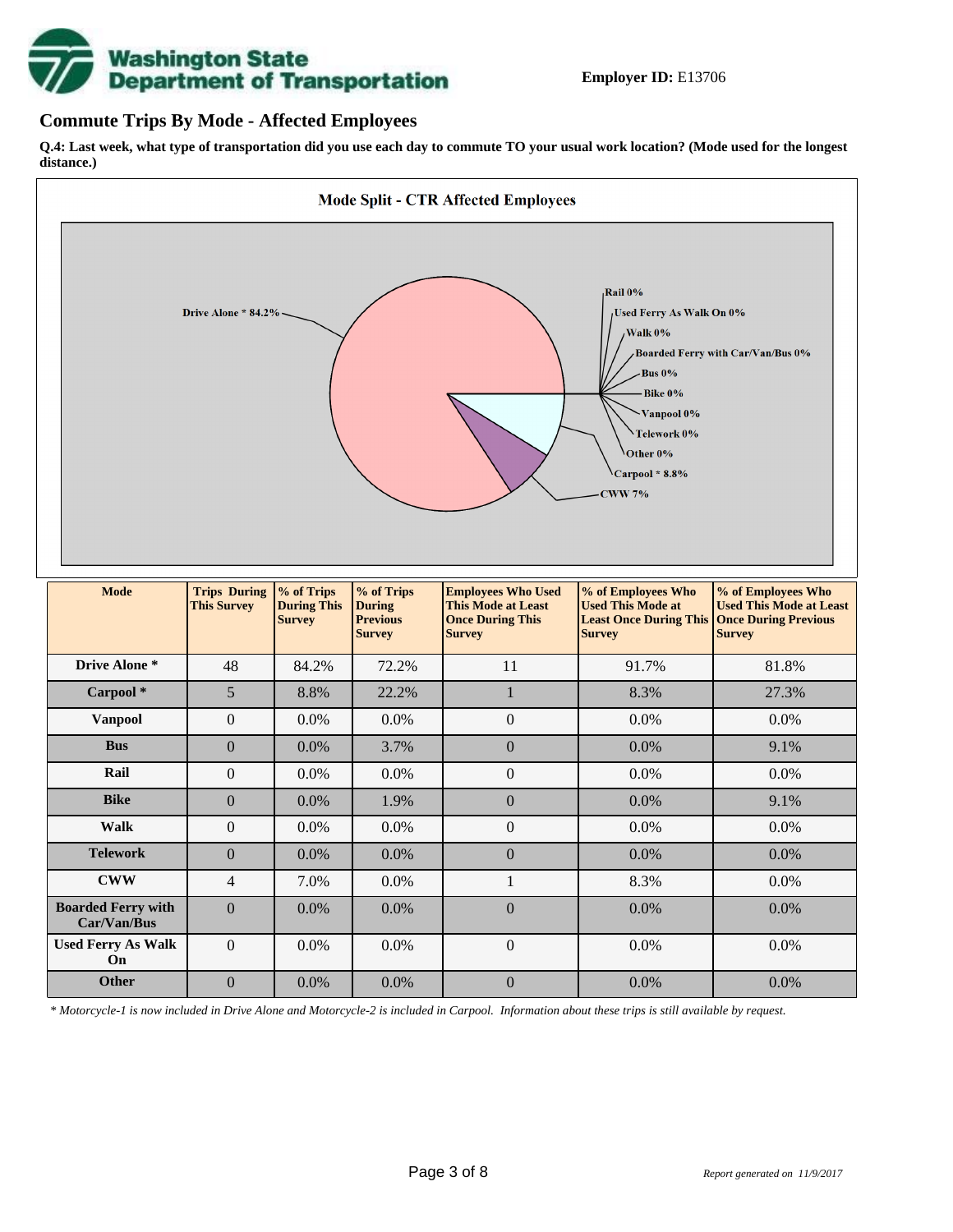

## **Alternative Modes - Number of Employees Who Used a Non-Drive Alone Mode:**

| <b>Non-Drive Alone</b><br><b>Number Of Days</b> | Exactly this $#$ of<br><b>Employees</b> | <b>Exactly this % of</b><br><b>Employees</b> | At least # of<br><b>Employees</b> | At least % of<br>employees |  |  |
|-------------------------------------------------|-----------------------------------------|----------------------------------------------|-----------------------------------|----------------------------|--|--|
| 0 Day                                           | 10                                      | 77%                                          | 13                                | 100%                       |  |  |
| 1 Days                                          |                                         | 8%                                           | 3                                 | 23%                        |  |  |
| 2 Days                                          | $\mathbf{0}$                            | 0%                                           | $\overline{2}$                    | 15%                        |  |  |
| 3 Days                                          | $\theta$                                | 0%                                           | $\mathfrak{D}$                    | 15%                        |  |  |
| 4 Days                                          |                                         | 8%                                           | $\overline{2}$                    | 15%                        |  |  |
| 5 Days                                          |                                         | 8%                                           |                                   | 8%                         |  |  |
| <b>6 or More Days</b>                           | 0                                       | 0%                                           | $\Omega$                          | 0%                         |  |  |

#### **Count by Occupancy of Carpools and Vanpools**

**Q.5 If you used a carpool or vanpool as part of your commute, how many people (age 16 or older) are usually in the vehicle?**

| <b>Ridesharing Occupancy</b> | <b>Mode</b> | <b>Response Count</b> |
|------------------------------|-------------|-----------------------|
| $2*$                         | Carpool     | 5                     |
| 3                            | Carpool     | $\boldsymbol{0}$      |
| 4                            | Carpool     | $\theta$              |
| 5                            | Carpool     | $\overline{0}$        |
| >5                           | Carpool     | $\overline{0}$        |
| $<$ 5                        | Vanpool     | $\overline{0}$        |
| 5                            | Vanpool     | $\overline{0}$        |
| 6                            | Vanpool     | $\boldsymbol{0}$      |
| 7                            | Vanpool     | $\overline{0}$        |
| 8                            | Vanpool     | $\boldsymbol{0}$      |
| 9                            | Vanpool     | $\overline{0}$        |
| 10                           | Vanpool     | $\overline{0}$        |
| 11                           | Vanpool     | $\boldsymbol{0}$      |
| 12                           | Vanpool     | $\boldsymbol{0}$      |
| 13                           | Vanpool     | $\boldsymbol{0}$      |
| 14                           | Vanpool     | $\overline{0}$        |
| >14                          | Vanpool     | $\boldsymbol{0}$      |

\* Motorcycle-2 counted with Carpool-2 for this table.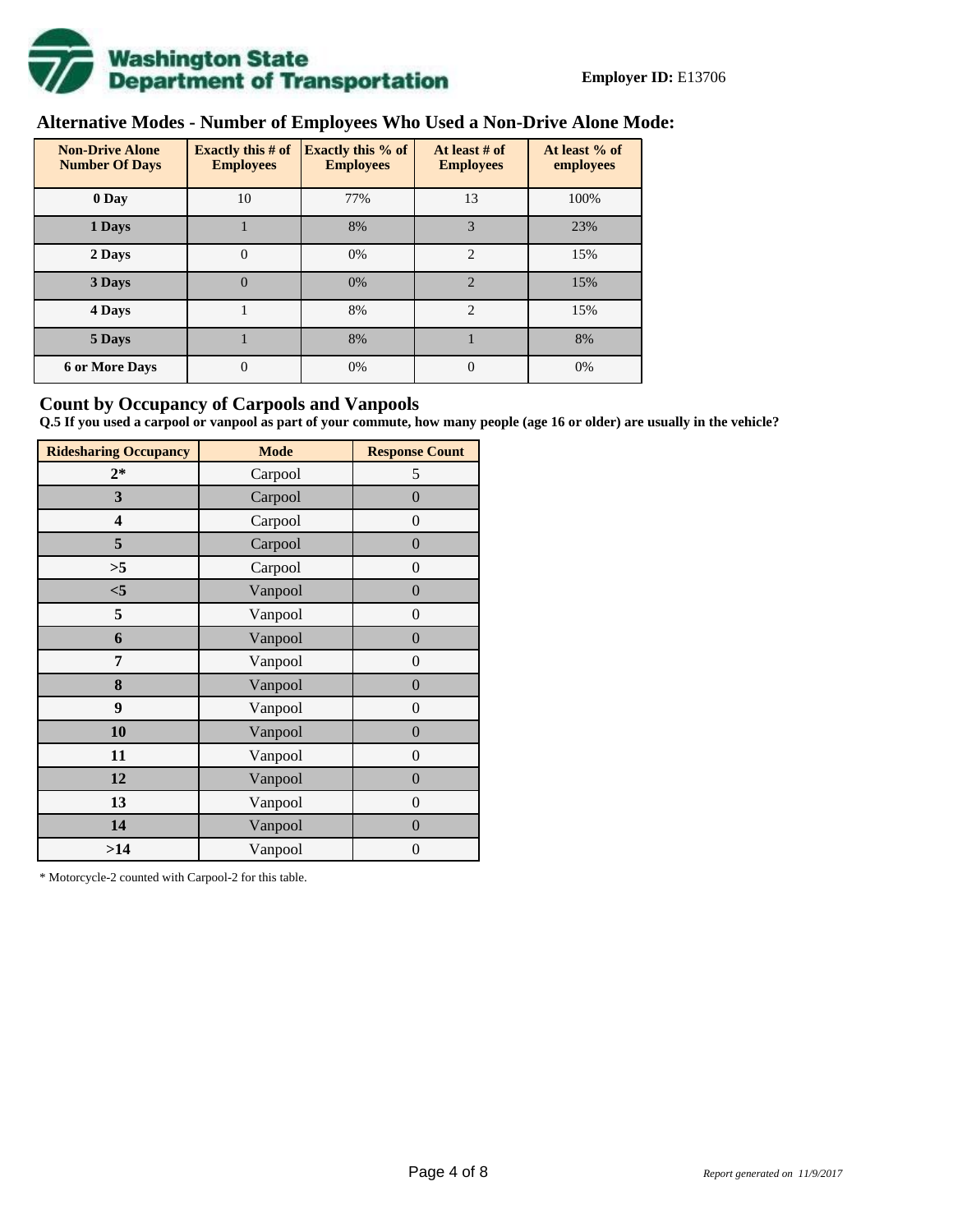

## **Reported Work Schedule - All Employees**

**Q.8 Which of the following best describes your work schedule?**

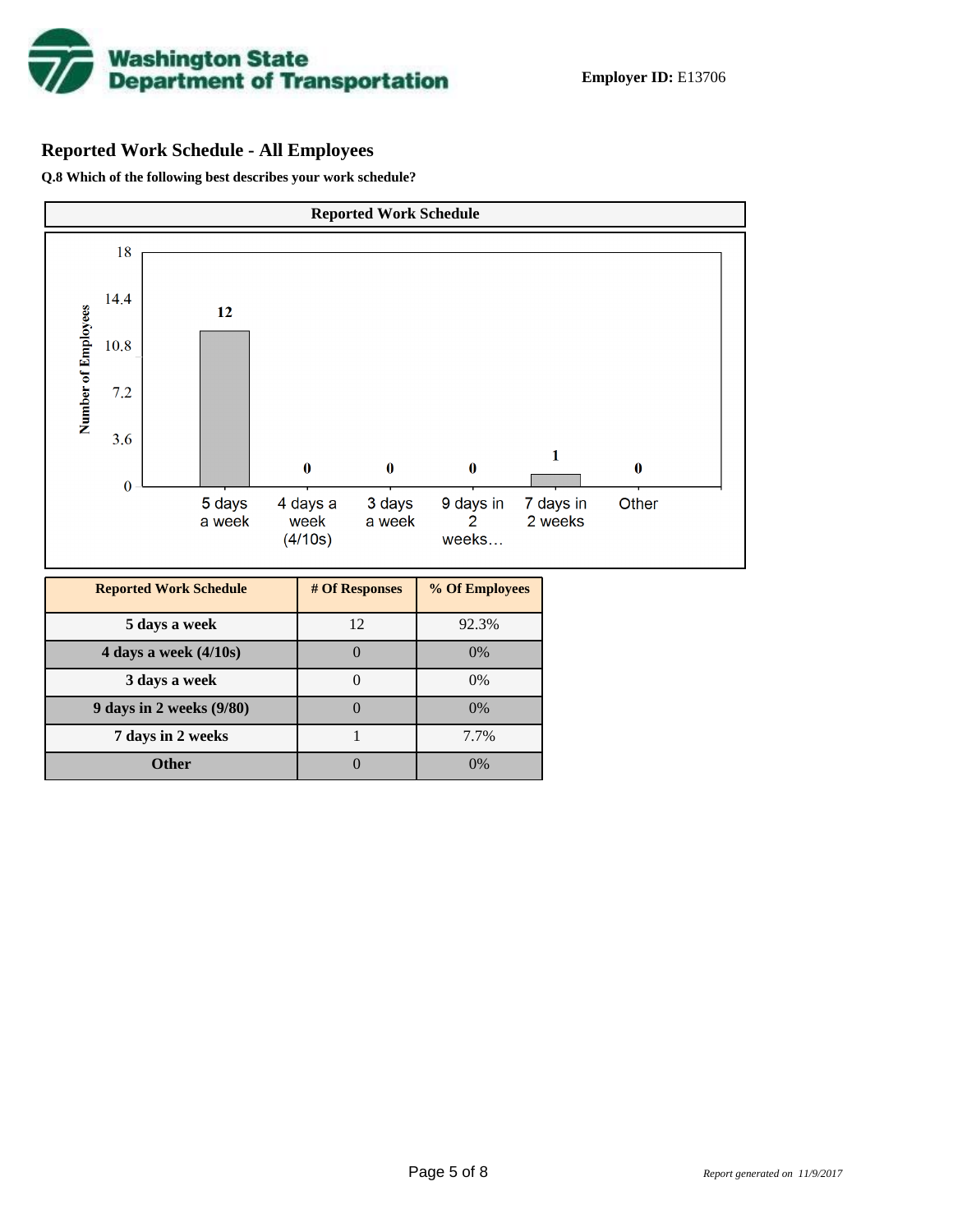

#### **Parking and Telework**

**Q.9: On the most recent day that you drove alone to work, did you pay to park? (Mark "yes" if you paid that day, if you prepaid, if you are billed later, or if the cost of parking is deducted from your paycheck.)**



**Q.10: How many days do you typically telework?**

| <b>Telework Frequency</b>           | # of Responses | % of Responses |
|-------------------------------------|----------------|----------------|
| No Answer/Blank                     |                | $0.0\%$        |
| I don't telework                    | 11             | 84.6%          |
| Occasionally, on an as-needed basis |                | 7.7%           |
| 1-2 days/month                      |                | 7.7%           |
| 1 day/week                          |                | $0.0\%$        |
| 2 days/week                         |                | $0.0\%$        |
| 3 days/week                         |                | $0.0\%$        |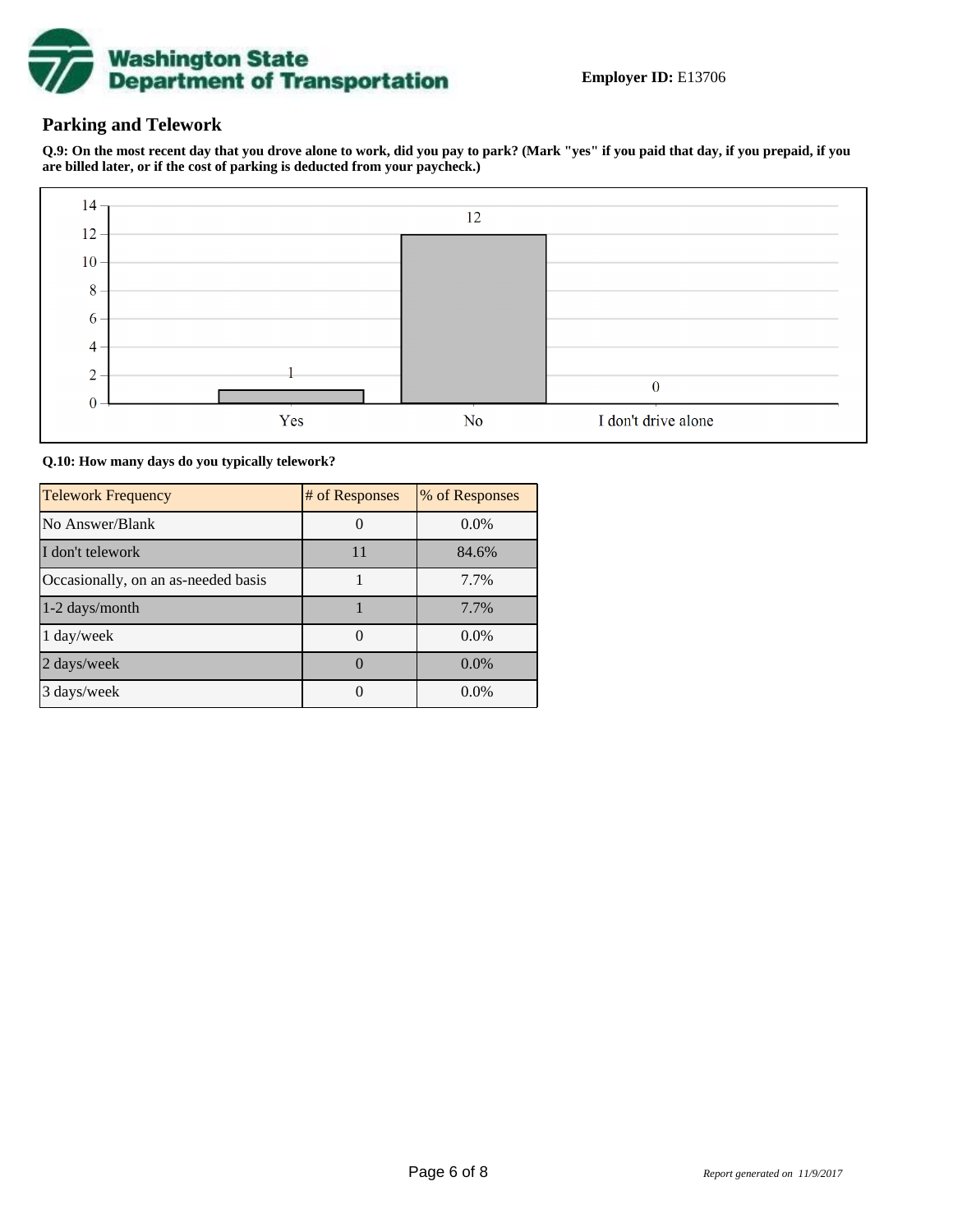

### **Reasons for driving alone to work/not driving alone to work**

**Q11. When you do not drive alone to work, what are the three most important reasons?**

| <b>Question Text</b>                                           | # of Responses | % of Responses |
|----------------------------------------------------------------|----------------|----------------|
| Other                                                          | 4              | 22.2%          |
| Personal health or well-being                                  | 3              | 16.7%          |
| Financial incentives for carpooling, bicycling or walking.     | $\mathfrak{D}$ | 11.1%          |
| To save money                                                  | $\overline{2}$ | 11.1%          |
| To save time using the HOV lane                                | $\overline{2}$ | 11.1%          |
| Free or subsidized bus, train, vanpool pass or fare benefit    | $\mathbf{1}$   | 5.6%           |
| I have the option of teleworking                               | 1              | 5.6%           |
| Driving myself is not an option                                |                | 5.6%           |
| Preferred/reserved carpool/vanpool parking is provided         | $\mathbf{1}$   | 5.6%           |
| Environmental and community benefits                           |                | 5.6%           |
| Cost of parking or lack of parking                             | $\Omega$       | 0.0%           |
| Emergency ride home is provided                                | $\Omega$       | $0.0\%$        |
| I receive a financial incentive for giving up my parking space | $\Omega$       | $0.0\%$        |

#### **Q12. When you drive alone to work, what are the three most important reasons?**

| <b>Question Text</b>                                      | # of Responses | % of Responses |
|-----------------------------------------------------------|----------------|----------------|
| Riding the bus or train is inconvenient or takes too long | 8              | 25.0%          |
| I like the convenience of having my car                   | 5              | 15.6%          |
| My job requires me to use my car for work                 | 4              | 12.5%          |
| My commute distance is too short                          | $\overline{4}$ | 12.5%          |
| Bicycling or walking isn't safe                           | 3              | 9.4%           |
| <b>Other</b>                                              | 3              | 9.4%           |
| I need more information on alternative modes              | $\mathfrak{D}$ | 6.3%           |
| Family care or similar obligations                        | $\mathcal{D}$  | 6.3%           |
| There isn't any secure or covered bicycle parking         |                | 3.1%           |